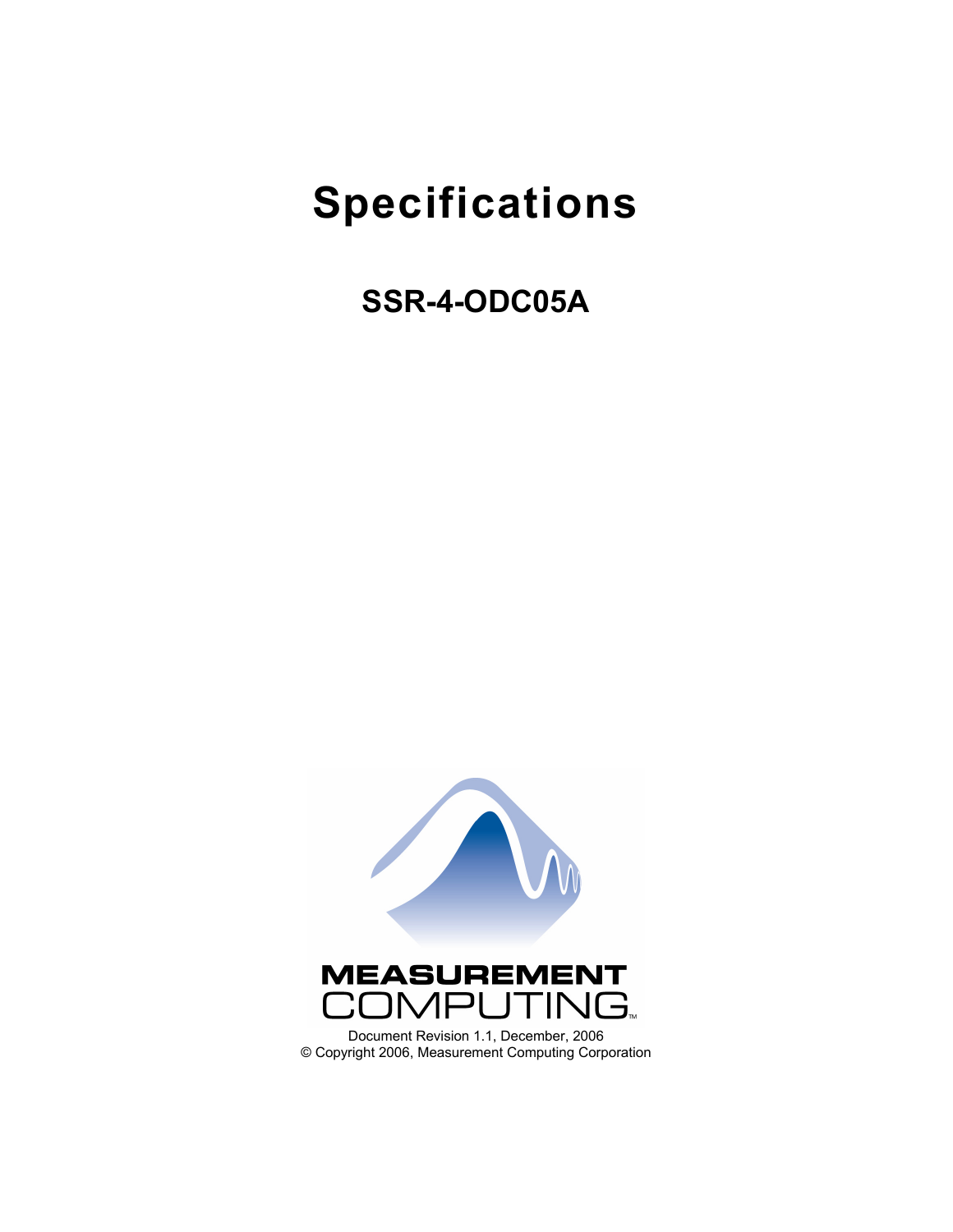## **Specifications**

**Typical for 25 °C unless otherwise specified.** 

#### **General characteristics**

|  |  | Table 1. General characteristics |
|--|--|----------------------------------|
|--|--|----------------------------------|

| <b>Parameter</b>            | <b>Conditions</b> | <b>Specification</b> |
|-----------------------------|-------------------|----------------------|
| Type                        |                   | Ouad DC output       |
| Isolation voltage           |                   | $4000$ Vrms          |
| Capacitance input to output |                   | 8pF                  |

#### **Output**

|  |  |  |  | Table 2. Load and line specifications |
|--|--|--|--|---------------------------------------|
|--|--|--|--|---------------------------------------|

| <b>Parameter</b>          | <b>Conditions</b> | <b>Specification</b>      |
|---------------------------|-------------------|---------------------------|
| Maximum line voltage      |                   | <b>200 VDC</b>            |
| Line voltage range        |                   | 5 to 200 VDC              |
| Maximum off-state leakage |                   | $2 \text{ mA}$            |
| On-state current range    |                   | $0.01$ to $1$ A           |
| Maximum surge current     | One second        | 5 A                       |
| Peak on-state voltage     |                   | 1.5V                      |
| Maximum turn-on time      |                   | $50 \mu s$                |
| Maximum turn-off time     |                   | $100 \text{ }\mu\text{s}$ |

#### **Input**

Table 3. Input and logic circuit specifications

| <b>Parameter</b>         | <b>Conditions</b> | <b>Specification</b> |
|--------------------------|-------------------|----------------------|
| Nominal input voltage    | Vcc               | 5 VDC                |
| Input voltage range      | Vcc               | 4 to 6 VDC           |
| Minimum drop out voltage |                   | 1 VDC                |
| Maximum input current    |                   | $15 \text{ mA}$      |
| Typical input current    |                   | $10 \text{ mA}$      |
| Nominal input resistance |                   | 240 Ohms             |

#### **Environmental**

Table 4. Environmental specifications

| Operating temperature range | -30 to 80 $\degree$ C  |
|-----------------------------|------------------------|
| Storage temperature range   | -40 to 100 $\degree$ C |

#### **Mechanical**

Table 5. Mechanical specifications

| - 11<br>1810115 | 711<br>$\ldots$ 2 mm) W x 1 $\sim$<br>. 6"<br>25"<br>$\mathbf{v}$ () (<br>14<br>mmH<br>$\ddot{\phantom{1}}$<br>1 J I .U<br>. . |
|-----------------|--------------------------------------------------------------------------------------------------------------------------------|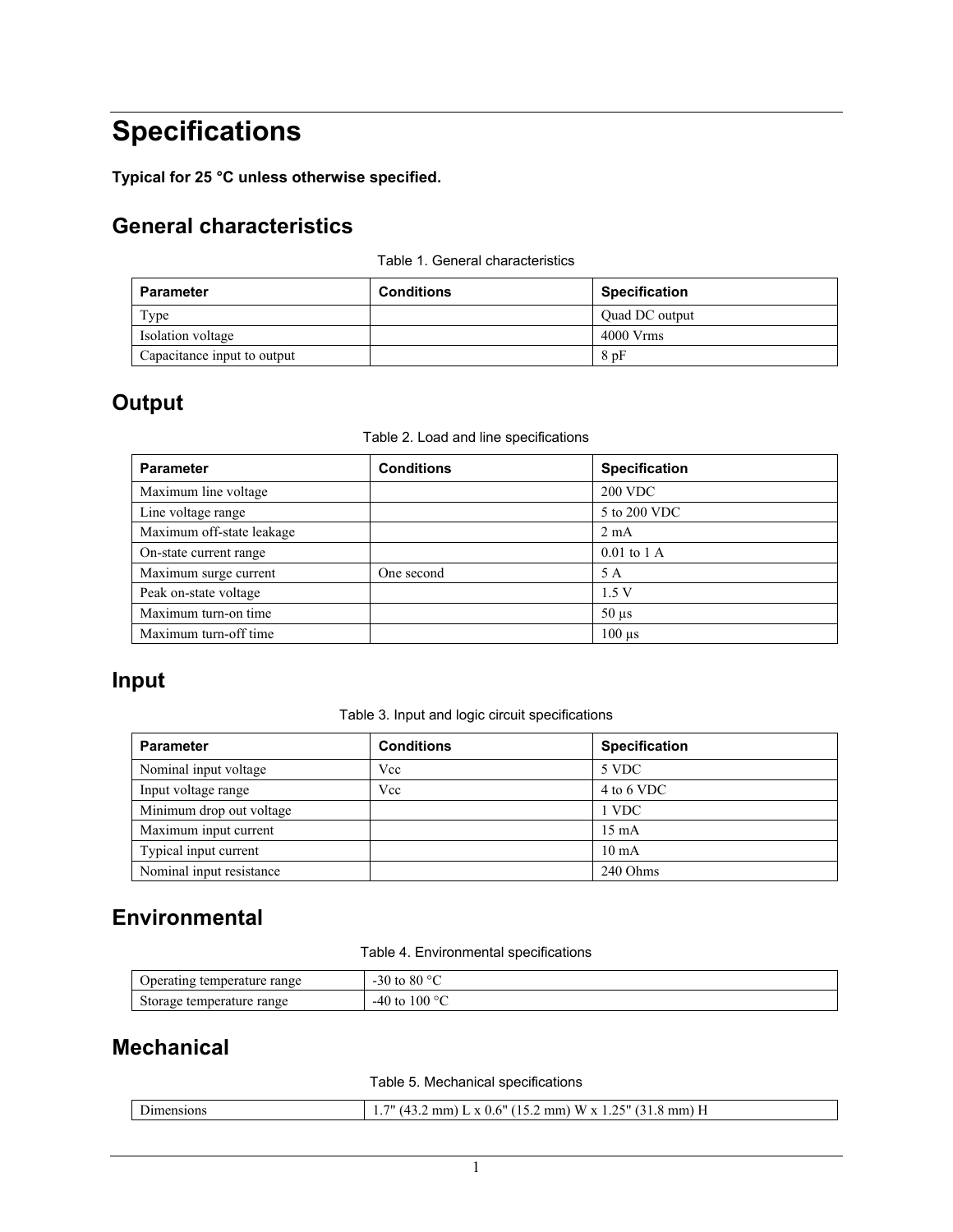### **Block diagram and pin out**